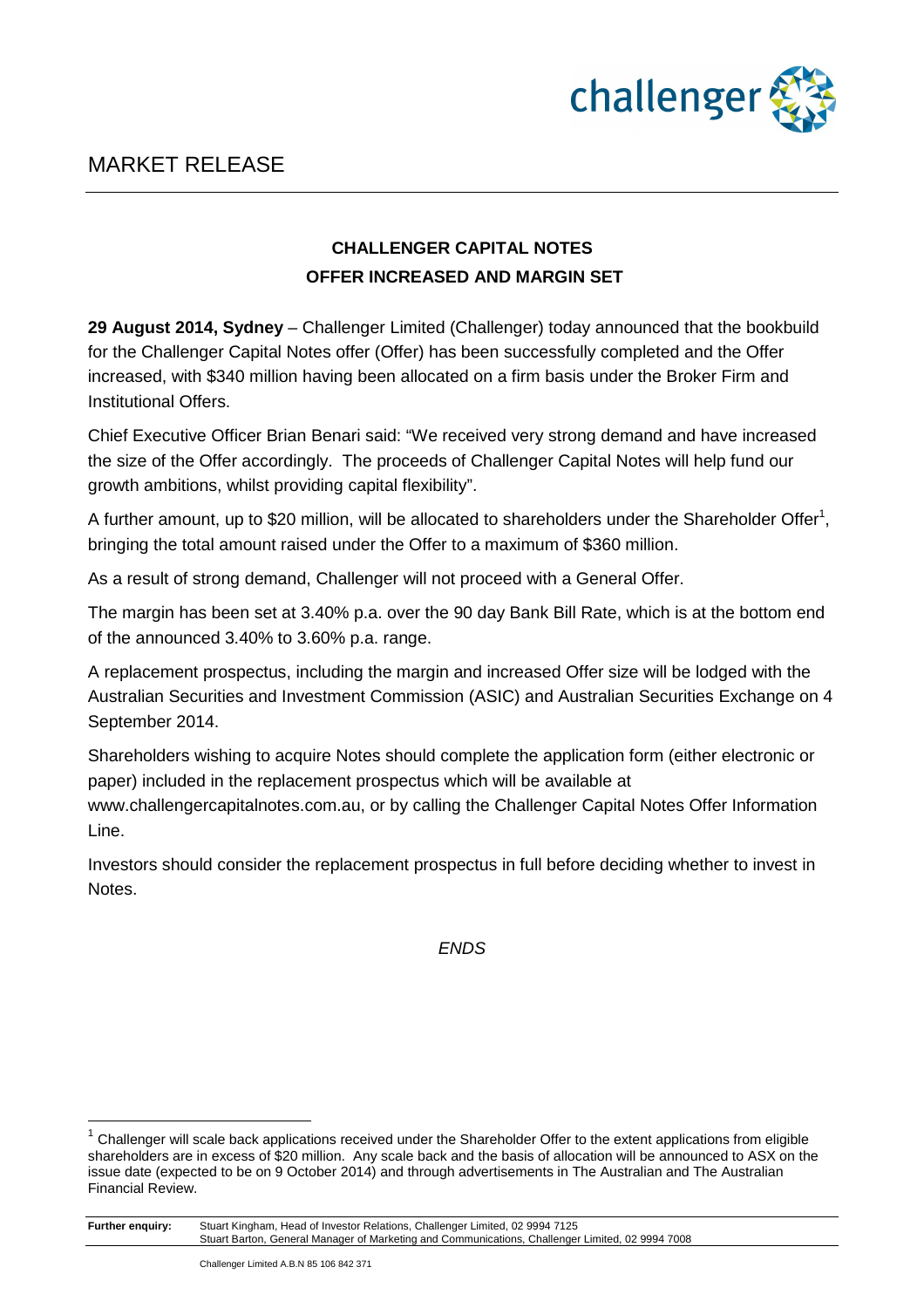

# **For further enquiry**

Challenger Capital Notes Offer Information Line 1300 466 519 (within Australia) +61 3 9415 4320 (outside Australia) Monday to Friday - 8:00am to 6:00pm (Sydney time)

# **Further information about the Offer**

## **The Offer comprises:**

- an Institutional Offer to certain institutional investors;
- a Broker Firm Offer to Australian resident retail and high net worth clients of syndicate brokers; and
- a Shareholder Offer to eligible shareholders of Challenger. $^2$

#### **Indicative timetable**

| Key dates for the Offer                                   | Date              |
|-----------------------------------------------------------|-------------------|
| Lodgement of the replacement prospectus with ASIC         | 4 September 2014  |
| Opening date                                              | 4 September 2014  |
| Closing date for the Shareholder Offer                    | 30 September 2014 |
| Closing date for the Broker Firm Offer                    | 7 October 2014    |
| Issue date                                                | 9 October 2014    |
| Notes commence trading on ASX (deferred settlement basis) | 10 October 2014   |
| Holding statements despatched by                          | 14 October 2014   |
| Notes commence trading on ASX (normal settlement basis)   | 15 October 2014   |
| <b>Key dates for Notes</b>                                | <b>Date</b>       |
| First distribution payment date                           | 25 February 2015  |
| Optional exchange date                                    | 25 May 2020       |
| Scheduled mandatory conversion date                       | 25 May 2022       |

 2 Eligible shareholders of Challenger will be those persons who hold ordinary shares in Challenger on the record date (being 7.00pm on 19 August 2014 (Sydney time)) and are shown on the register as having an address in Australia and who are not in the United States or acting as a nominee for a person in the United States.

**Further enquiry:** Stuart Kingham, Head of Investor Relations, Challenger Limited, 02 9994 7125 Stuart Barton, General Manager of Marketing and Communications, Challenger Limited, 02 9994 7008